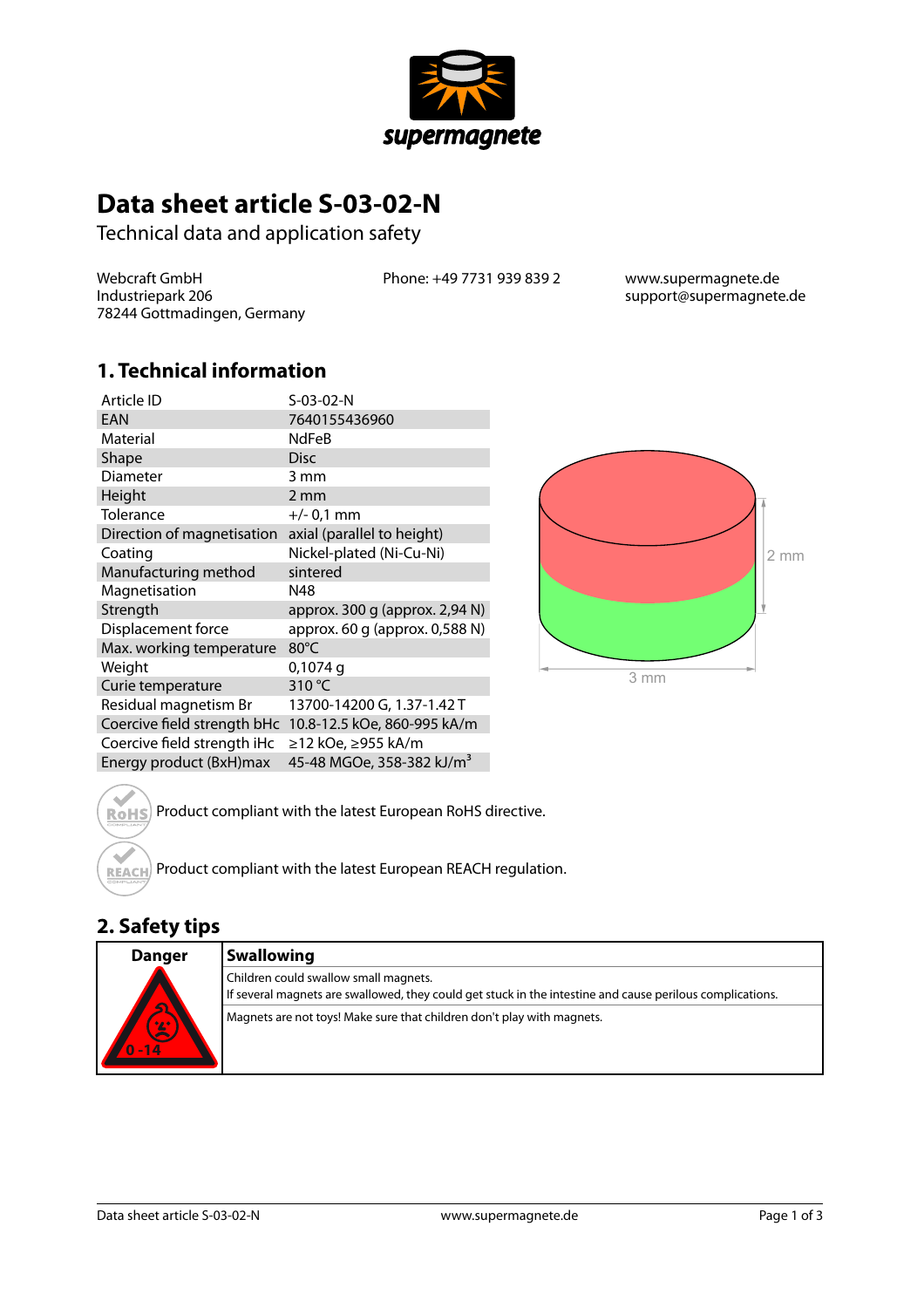| <b>Danger</b> | <b>Electrical conductivity</b>                                                                                                                         |
|---------------|--------------------------------------------------------------------------------------------------------------------------------------------------------|
|               | Magnets are made of metal and conduct electricity.<br>Children might try to put magnets into a power outlet and thereby suffer from an electric shock. |
|               | Magnets are not toys! Make sure that children don't play with magnets.                                                                                 |

| <b>Warning</b> | <b>Metal splinters</b>                                                                                                                                                |
|----------------|-----------------------------------------------------------------------------------------------------------------------------------------------------------------------|
|                | Neodymium magnets are brittle. Colliding magnets could crack.<br>Sharp splinters could be catapulted away for several meters and injure your eyes.                    |
|                | ● Avoid the collision of magnets.<br>. Wear safety glasses when handling larger magnets.<br>• Make sure that nearby people are also protected or keep their distance. |

## **3. Handling and storing**

| Caution | Magnetic field                                                                                                                                                                                              |
|---------|-------------------------------------------------------------------------------------------------------------------------------------------------------------------------------------------------------------|
|         | Magnets produce a far-reaching, strong magnetic field. They could damage TVs and laptops, computer hard<br>drives, credit and ATM cards, data storage media, mechanical watches, hearing aids and speakers. |
|         | • Keep magnets away from devices and objects that could be damaged by strong magnetic fields.<br>• Please refer to our table of recommended distances: www.supermagnete.de/eng/fag/distance                 |

| <b>Caution</b> | <b>Combustibility</b>                                                                   |
|----------------|-----------------------------------------------------------------------------------------|
|                | When machining magnets, the drilling dust could easily ignite.                          |
|                | Stay away from machining magnets or use appropriate tools and sufficient cooling water. |

| <b>Caution</b>                | <b>Nickel allergy</b>                                                                                                                                                                                                                                                            |
|-------------------------------|----------------------------------------------------------------------------------------------------------------------------------------------------------------------------------------------------------------------------------------------------------------------------------|
|                               | Many of our magnets contain nickel, also those without nickel coating.<br>• Some people have an allergic reaction when they come into contact with nickel.<br>• Nickel allergies could develop from perpetual contact with nickel-plated objects.                                |
|                               | • Avoid perpetual skin contact with magnets.<br>• Avoid contact with magnets if you already have a nickel allergy.                                                                                                                                                               |
| <b>Notice</b><br>$\mathbf{L}$ | Influence on people                                                                                                                                                                                                                                                              |
|                               | According to the current level of knowledge, magnetic fields of permanent magnets do not have a measurable<br>positive or negative influence on people. It is unlikely that permanent magnets constitute a health risk, but it<br>cannot be ruled out entirely.                  |
|                               | • For your own safety, avoid constant contact with magnets.<br>• Store large magnets at least one metre away from your body.                                                                                                                                                     |
| <b>Notice</b>                 | <b>Splintering of coating</b>                                                                                                                                                                                                                                                    |
|                               | Most of our neodymium magnets have a thin nickel-copper-nickel coating to protect them from erosion. This<br>coating could splinter or crack due to collision or large pressure. This makes them vulnerable to environmental<br>influences like moisture and they could oxidise. |
|                               | • Separate big magnets, especially spheres, with a piece of cardboard.<br>• Avoid collisions of magnets as well as repeated mechanical exposure (e.g. blows, bashes).                                                                                                            |